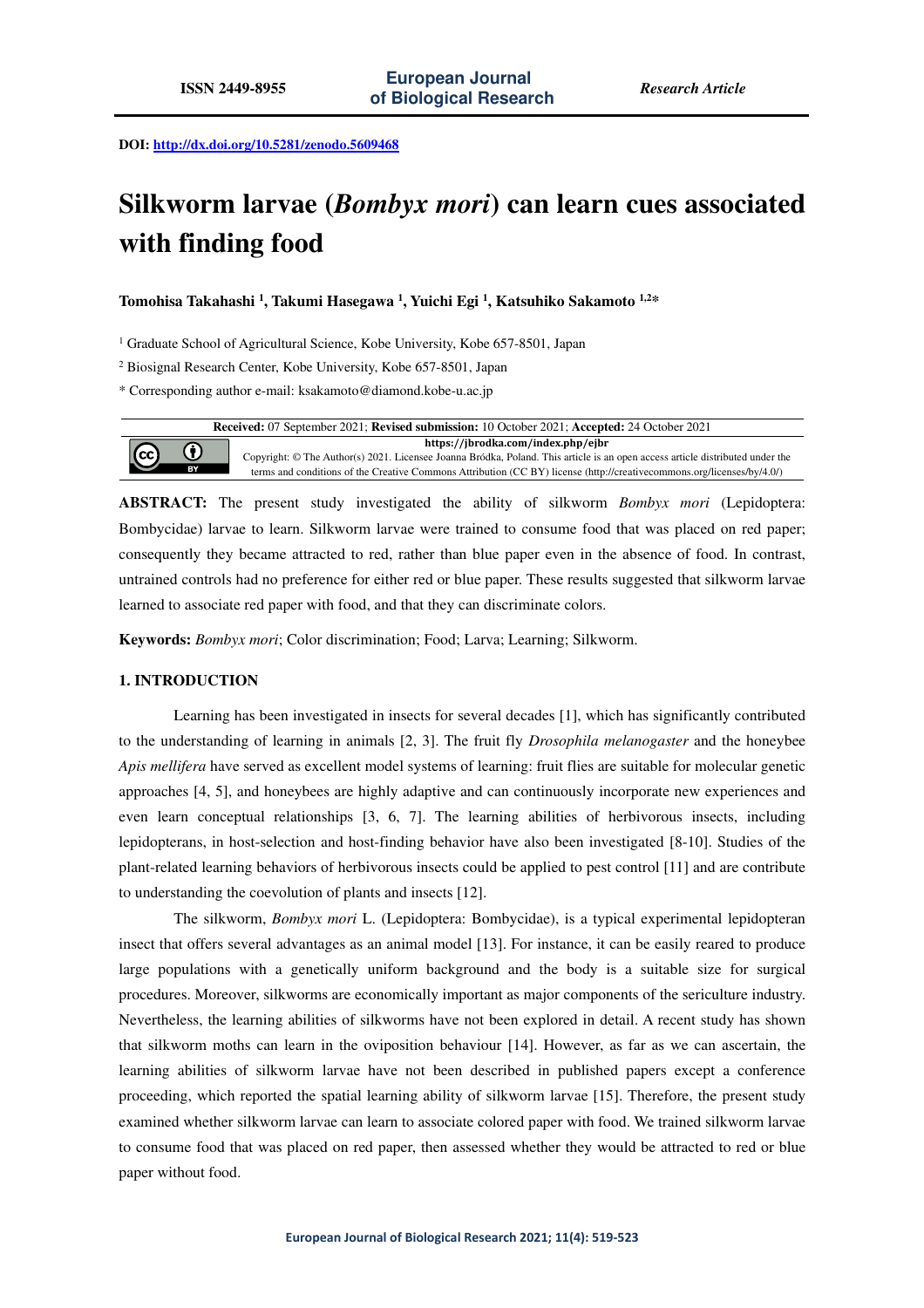Silkworm eggs of the c10 (https://shigen.nig.ac.jp/silkwormbase/ViewStrainDetail.do?name=c10) and p50 (https://shigen.nig.ac.jp/silkwormbase/ViewStrainDetail.do?name=p50) strains provided by the National Bio-Resource Project (NBRP) of the Ministry of Education, Science, Sports and Culture of Japan (http://www.shigen.nig.ac.jp/silkwormbase/index.jsp) were incubated at 25°C. Hatched larvae were fed *ad libitum* with the artificial diet Silkmate PS (Nihonnousan Kogyo Co. Ltd., Kanagawa, Japan), and reared at 25°C under a daily 12 h light-12 h dark cycle. A white fluorescent lamp (FL10EX-D-Z, Toshiba Corporation, Tokyo, Japan; color temperature 6700K; average of Rendering index (Ra) 88; spectral distribution https://www.akaricenter.com/chokkan/toshiba/img/3-fl20ssex-bunko-exdexn.jpg) was the source of illumination with 100–150 lux at the level of the silkworms, which were handled during the daytime. First and 2<sup>nd</sup>-instar larvae were housed in transparent plastic boxes (Foodpack Toku-2-Shin SE, Chuo Kagaku Co., Ltd., Saitama, Japan) measuring  $25 \times 15 \times 5$  cm (H  $\times$  W  $\times$  D).

We trained the silkworms from day 1 of the 3<sup>rd</sup> until the end of the 4<sup>th</sup> instar in 26  $\times$  20  $\times$  5 cm opaque ivory-colored plastic containers (MS-120, ENTEC, Niigata, Japan), and 5th instar larvae were trained in those opaque ivory-colored containers (MS-109, ENTEC) measuring  $32 \times 23 \times 6$  cm. One half of the inside of these containers was covered with red (PI-N85R) and blue (PI-N83B) paper (Maruai Inc., Yamanashi, Japan), respectively (Fig. 1a and Fig. 2a). Larvae  $(n = 20)$  were fasted for 2 h, then placed on the borderline between the red and blue paper at the bottom of the containers, where food was placed in a 5 cm diameter circular area in the center of the red paper. The larvae were left in the containers until the following day. This was repeated daily for 11 days until day 1 of the 5<sup>th</sup> instar. Untrained control animals were housed in the same type of opaque ivory-colored containers without colored paper on the inside. Control animals were fed *ad libitum*.



Figure 1. Effects of training silkworm larvae (c10 strain) to find food placed on red paper. a) Representative behaviors. b) Average distribution. c) Mobility. \*P < 0.01, Student *t*-tests. Values are shown as means ± SEM.

We examined whether the trained larvae were attracted to red or blue paper in the absence of food on day 2 of the 5<sup>th</sup> instar. Groups of larvae (n = 4–10 each) were fasted for 2 h, then placed on the border between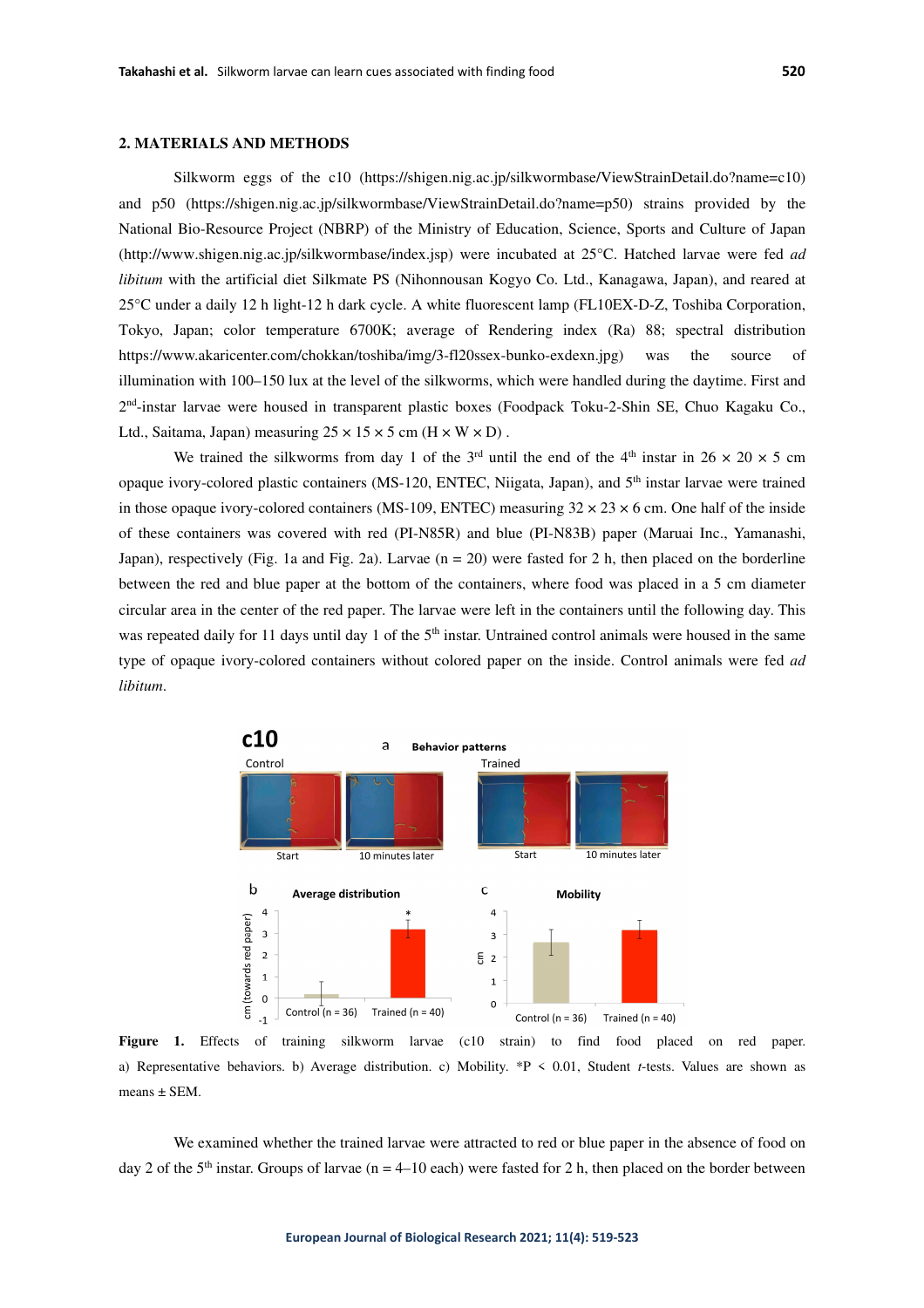clean red and blue paper at the bottom of the same types of containers in which they were trained. The larvae were allowed to move freely for 10 min (Fig. 1a and Fig. 2a), and their behavior was video recorded. The average distribution of individuals was determined by measuring the distance from the border (starting line) to where the head of each larva faced the red paper (values for larvae distributed towards the blue paper were taken as negative). Mobility was calculated as the absolute value of the distance moved by each larva from the border regardless of direction. All data are expressed as means ± standard error of means (SEM). Data were statistically analyzed using Student *t*-tests, and *P* < 0.05 was considered to represent significance.

## **3. RESULTS AND DISCUSSION**

The results of the c10 strain showed that trained larvae were attracted to red, rather than blue paper even in the absence of food. Significantly more trained larvae were distributed on red, than blue paper (Fig. 1a, b). In contrast, control animals did not indicate any preference as each individual moved randomly towards either color (Fig. 1a, b). However, mobility did not significantly differ between the trained and control larvae (Fig. 1c). These results suggest that silkworm larvae learned to associate the color red with food.

On the other hand, we could not demonstrate the learning ability in the p50 strain. In this strain, trained larvae did not indicate any preference for either red or blue paper (Fig. 2a, b). Both trained and control larvae stayed near the starting line and did not move much (Fig. 2a), and p50 larvae were less mobile than c10 larvae (Fig. 2c).



**Figure 2.** Effects of training silkworm larvae (p50 strain) to find food placed on red paper. a) Representative behaviors. b) Average distribution. c) Mobility. \*P < 0.01, Student *t*-tests. Values are shown as means ± SEM.

Learning is well documented in wild lepidopteran larvae [16-19]. Silkworms feed only on mulberry leaves, and they have been domesticated for thousands of years. Nevertheless, they appear to have retained learning ability associated with finding food at the larval stage. Our results were positive with the highly mobile c10 strain of silkworms, but not with the p50 strain that has been the standard for silkworm studies, which is not particularly mobile. Our breeding experience of silkworm strains has found that c10 larvae tend to wander.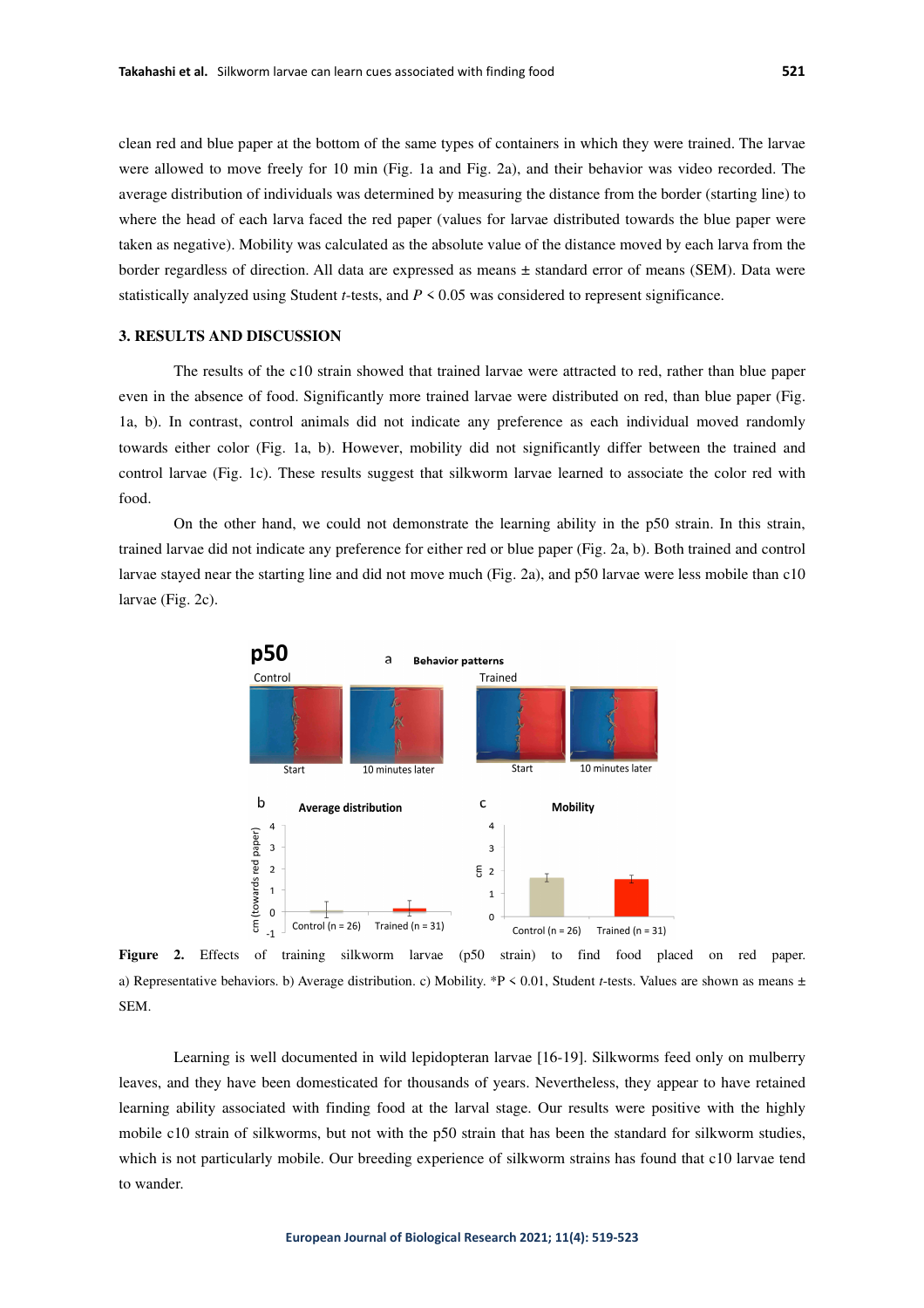One advantage of silkworms is that they have pharmacokinetic parameters and metabolic pathways similar to mammals, and thus are useful animal models [13]. Therefore, our system of assessing silkworms could be applied to screening for drugs that modulate learning efficiency in mammals. We believe that our results have potential for future investigation and development.

The present study found that silkworms could distinguish between red and blue paper, indicating the ability to discriminate color. However, the possibility that they could also detect other factors such as brightness, smell or the texture of colored paper cannot be ruled out. Further detailed investigation is required for conclusive validation. Some behavioral studies have shown that adult lepidopterans can discriminate colors [20] and electrophysiological findings have found that the larval eyes (stemmata) of lepidopterans, including silkworms contain different types of color receptor cells [21]. However, behavioral studies have produced little evidence of color discrimination by lepidopteran larvae [22]. Our system using silkworms could be suitable for studying color discrimination in other lepidopteran larvae. Studies of color discrimination in lepidopteran larvae might prove useful for pest control, as these larvae can seriously damage crops.

### **4. CONCLUSION**

The present study demonstrated for the first time the ability of silkworm larvae to learn visual cues associated with food searching. It was also suggested that silkworm larvae discriminate colors. Our system using silkworms could be applied to screening for drugs that modulate learning efficiency, and might be suitable for studying color discrimination in lepidopteran larvae. We believe that our results have potential for future investigation and development.

**Authors' Contributions:** TT, TH and KS conceptualized and designed the study. TT and TH carried out material preparation, data collection and analysis. KS wrote, reviewed and revised the manuscript. YE managed the literature searches and edited the manuscript. KS supervised the study. All authors read and approved the final manuscript.

**Conflict of Interest:** The authors declare no conflict of interest.

**Funding:** Not applicable.

**Acknowledgements:** We are grateful to the National Bio-Resource Project (NBRP) of the Ministry of Education, Science, Sports and Culture of Japan for providing silkworm eggs.

### **REFERENCES**

- 1. Thorpe WH, Jones FGW. Olfactory conditioning in a parasitic insect and its relation to the problem of host selection. Proc Royal Soc B. 1937; 124: 56-81.
- 2. Capaldi EA, Robinson GE, Fahrback SE. Neuroethology of spatial learning: the birds and the bees. Annu Rev Psychol. 1999; 50: 651-682.
- 3. Giurfa M. Learning and cognition in insects. Interdiscip Rev Cogn Sci. 2015; 6(4): 383-395.
- 4. Bust GU, Cervantes-Sandoval I, Davis RL. Olfactory learning in *Drosophila*. Physiology. 2010; 25(6): 338-346.
- 5. Davis RL. Olfactory memory formation in *Drosophila*: from molecular to systems neuroscience. Annu Rev Neurosci. 2005; 28: 275-302.
- 6. Avarguès-Weber A, Giurfa M. Conceptual learning by miniature brains. Proc Royal Soc B. 2013; 280: 19-21.